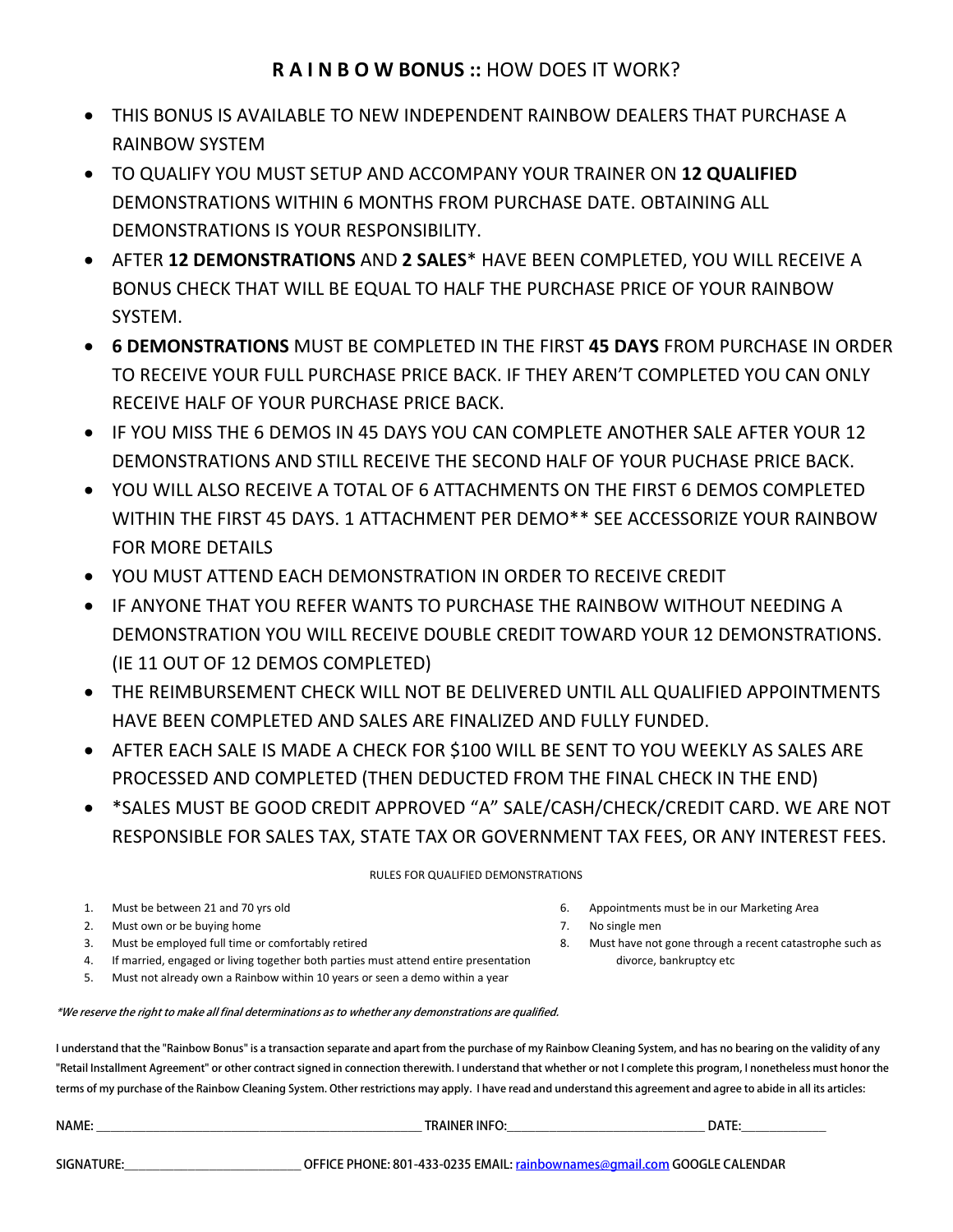I was wondering if you could do me a favor?......I have an opportunity to receive a bonus from a company and in order to get it I just need you and your husband/wife to take a look at a product called the Rainbow – just like I did and give your honest opinion of it. **YOU DON'T HAVE TO BUY OR PAY FOR ANYTHING** or even be interested you just have to take a look! This is their way of advertising. Could you help me out?

Great! I really appreciate you helping me out! I owe you one! Thanks again © (*then proceed to set the date and time* with both husband and wife available)

### If they object in any way – just answer with….

*"That's ok! I just need you to look so that I can get my bonus!"* 

#### Chart to help you keep organized

| <b>NAMES</b>              | <b>PHONE</b> | <b>DATE</b> | <b>TIME</b> |
|---------------------------|--------------|-------------|-------------|
| $\mathbf{1}$ .            |              |             |             |
| 2.                        |              |             |             |
| 3.                        |              |             |             |
| 4.                        |              |             |             |
| $\overline{\mathbf{5}}$ . |              |             |             |
| 6.                        |              |             |             |
| 7.                        |              |             |             |
| 8.                        |              |             |             |
| 9.                        |              |             |             |
| 10.                       |              |             |             |
| 11.                       |              |             |             |
| 12.                       |              |             |             |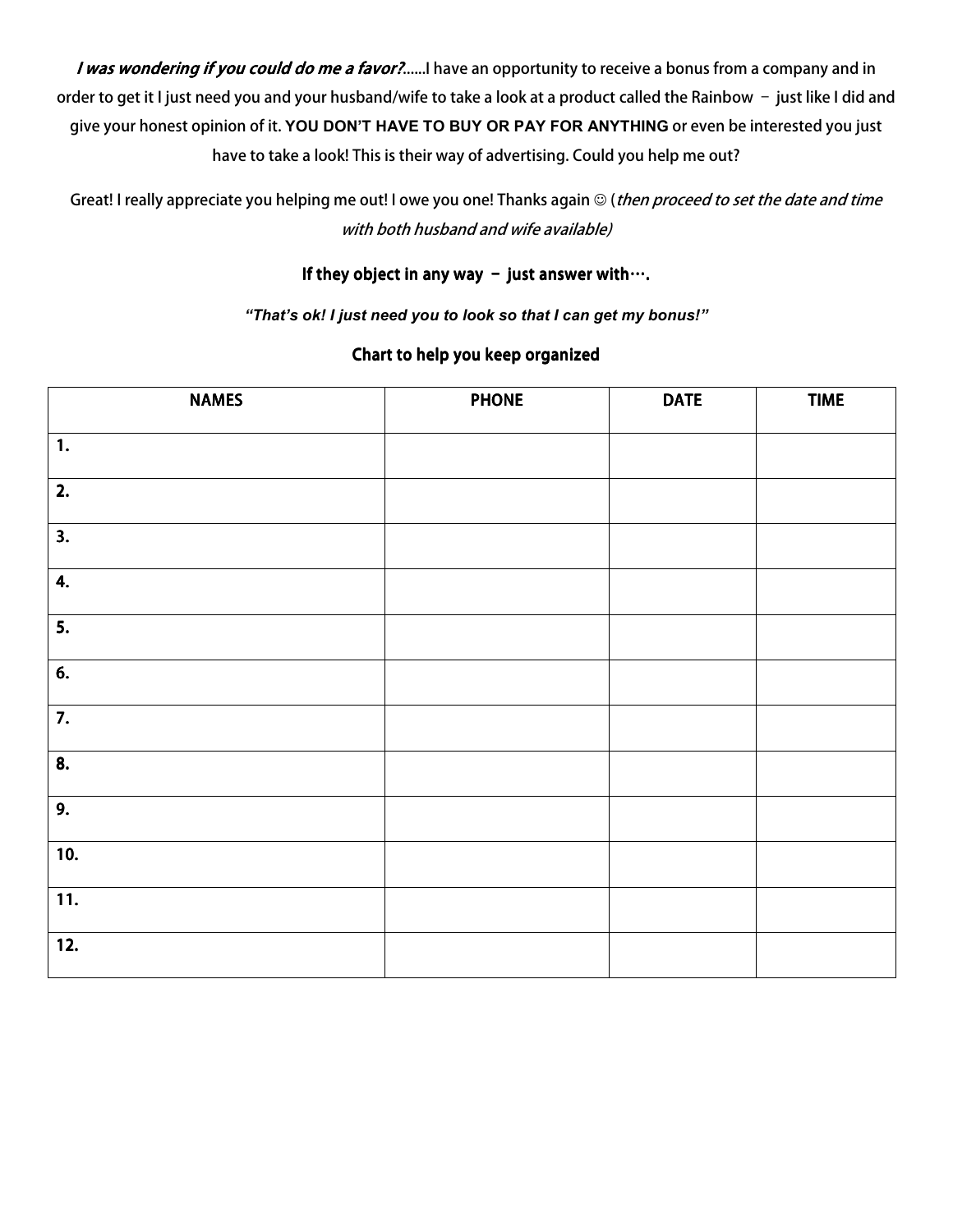# **RAINBOW BONUS LEADS**

**Who can we show…think of those that would just simply do a favor for you…we ALL know friends like that…and who do you know that has allergies, indoor pets, children with asthma, sleep apnea, neat freaks (aka OCD) migraines, snoring issues, breathing problems, and those who are just plain sick of being sick…**

| $\mathbf{1}$                                     | Allergies? Asthma?                                      |  |  |  |
|--------------------------------------------------|---------------------------------------------------------|--|--|--|
| $\overline{2}$                                   | Friends from work?                                      |  |  |  |
| 3                                                | Cleaning Fanatic? Always has a clean house?             |  |  |  |
| 4                                                | Have all hardwoods in their home?                       |  |  |  |
| 5                                                | Small Children? New Baby? Baby on the way?              |  |  |  |
| 6                                                | Indoor pets? Smokers?                                   |  |  |  |
| 7                                                | Needs new carpet? Or Wants Hardwoods?                   |  |  |  |
| 8                                                | Friends from High School or College?                    |  |  |  |
| 9                                                | Snoring Issues? Sleep Apnea?                            |  |  |  |
| 10                                               | Children Sick all the time?                             |  |  |  |
| 11                                               | Complains about having to clean?                        |  |  |  |
| 12                                               | Church friends? Friends from the ball field? Neighbors? |  |  |  |
| 13                                               | Who do you have dinner with or cookout with?            |  |  |  |
| 14                                               | Helped anyone move in the last couple of years?         |  |  |  |
| 15                                               | Attended their jewelry, norwex, pampered chef party?    |  |  |  |
| Don't forget to double check our qualifications! |                                                         |  |  |  |